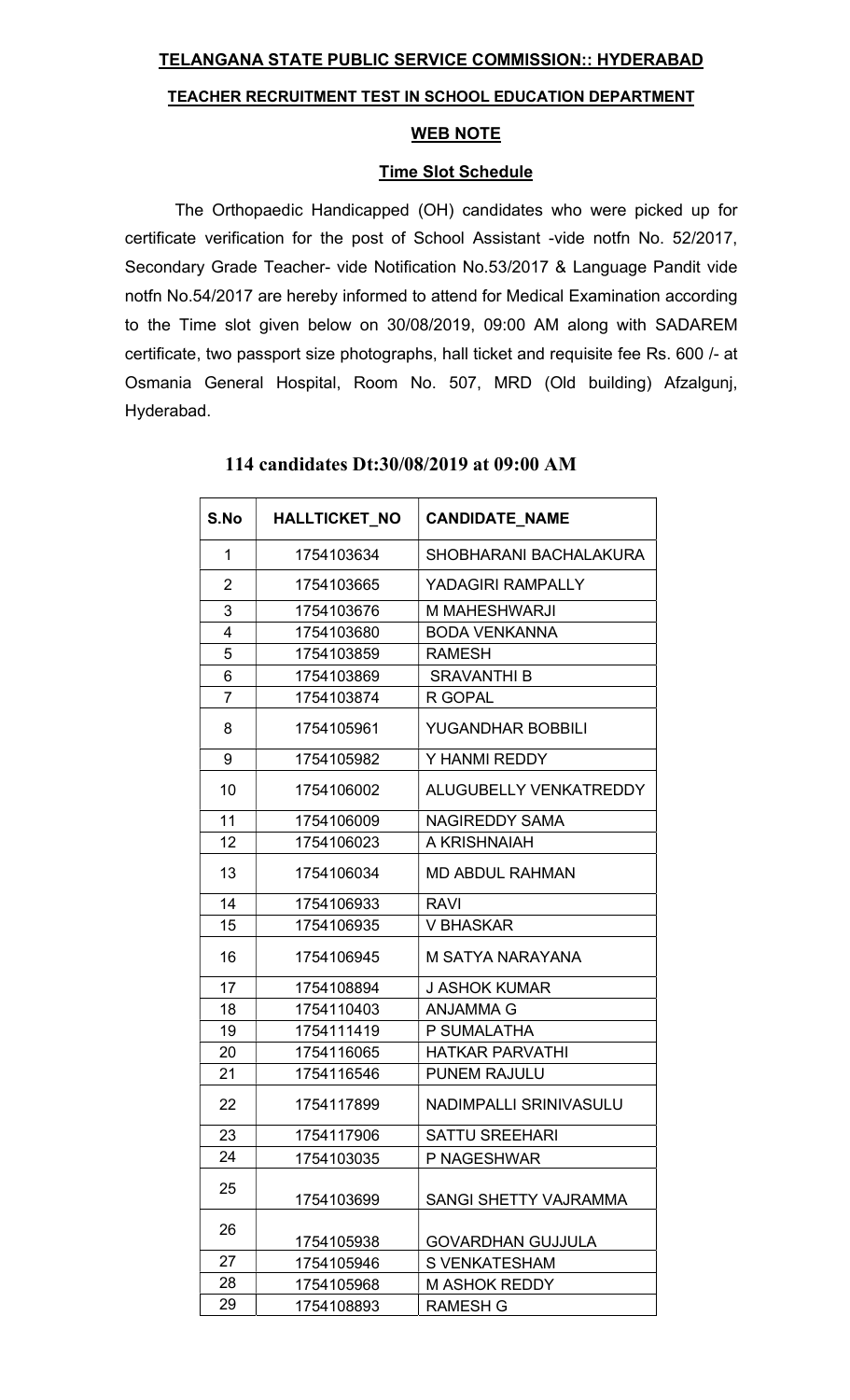| 30 | 1754114554 | <b>GANGIPALLI RAJESHWARI</b>               |
|----|------------|--------------------------------------------|
| 31 | 1754116067 | <b>VANKUDOTH CHITTEMMA</b>                 |
| 32 | 1754108878 | SREELATHA D                                |
| 33 | 1754114596 | <b>NANNE NARESH</b>                        |
| 34 | 1754116510 | <b>BANOTH NAGU</b>                         |
| 35 | 1754117653 | <b>UPENDER PULIGILLA</b>                   |
| 36 | 1752702987 | C RAMAKRISHNA                              |
| 37 | 1752702998 | <b>MODIKAR SURESH</b>                      |
| 38 | 1752900081 | <b>B KRISHNA</b>                           |
| 39 | 1752900086 | <b>CHANDRASHAKER D</b>                     |
| 40 | 1752900105 | P GOVINDAMMA                               |
| 41 | 1752900143 | <b>JANGAIAH J</b>                          |
| 42 | 1752900210 | RAJU C                                     |
| 43 | 1752900211 | <b>K RANGANNA</b>                          |
| 44 | 1752900288 | <b>K RAMULU</b>                            |
| 45 | 1752900298 | <b>CHANDRAKALA</b>                         |
| 46 | 1752900328 | <b>VENKATAIAH</b>                          |
| 47 | 1752900356 | <b>ANJANEYULU</b>                          |
| 48 | 1752900417 | <b>G KURUMAIAH</b>                         |
| 49 | 1752927079 | AMIDALA PADMA                              |
| 50 | 1752932084 | <b>BANOTH BHAVSINGH</b>                    |
| 51 | 1752932756 | <b>BHUKYA SREENU</b>                       |
| 52 | 1752936867 | <b>PRASAD PAPPULA</b>                      |
| 53 | 1752936934 | <b>BAYYA MUKKANTI</b>                      |
| 54 | 1752936963 | <b>BALU NAYAK RAMAVAT</b>                  |
| 55 | 1752936964 | <b>GOLLA NAGARAJU</b>                      |
| 56 | 1752936971 | YAMAGANI LAKSHMAIAH                        |
| 57 | 1752936989 | BHADRAMRAJU JANARDHAN                      |
| 58 | 1752937013 | <b>MAHESH TURAKA</b>                       |
| 59 | 1752937037 | <b>JYOTHI UPPU</b>                         |
| 60 | 1752937069 | <b>SARITHA REBELLY</b>                     |
| 61 | 1752937071 | NAGALAKSHMI MANNURU                        |
| 62 | 1752937130 | <b>CHANAGANI RAMAKRISHNA</b>               |
| 63 | 1752937199 | <b>UTUKURI MAHESH</b>                      |
| 64 | 1752937251 | <b>SHAIK YAKUB</b>                         |
| 65 | 1752937259 | <b>JERIPOTHULA SHANKAR</b>                 |
| 66 | 1752941202 | <b>CHIUMULA SARWESHWER</b><br><b>REDDY</b> |
| 67 | 1752941221 | P RAJU                                     |
| 68 | 1752941288 | <b>OLAM SWAMY</b>                          |
| 69 | 1752941298 | P VITTAL                                   |
| 70 | 1752941723 | N SRINIVAS                                 |
| 71 | 1752900066 | <b>K RAGHU</b>                             |
| 72 | 1752900150 | D RAJU                                     |
| 73 | 1752900196 | P MADHUSUDHANREDDY                         |
| 74 | 1752919643 | <b>G RAJESHAM</b>                          |
| 75 | 1752936995 | <b>VALLAPUDASU MADHU</b>                   |
| 76 | 1752937143 | <b>CHENNAGANI VENKANNA</b>                 |
| 77 | 1752937166 | <b>KOMIRE EEDAIAH</b>                      |